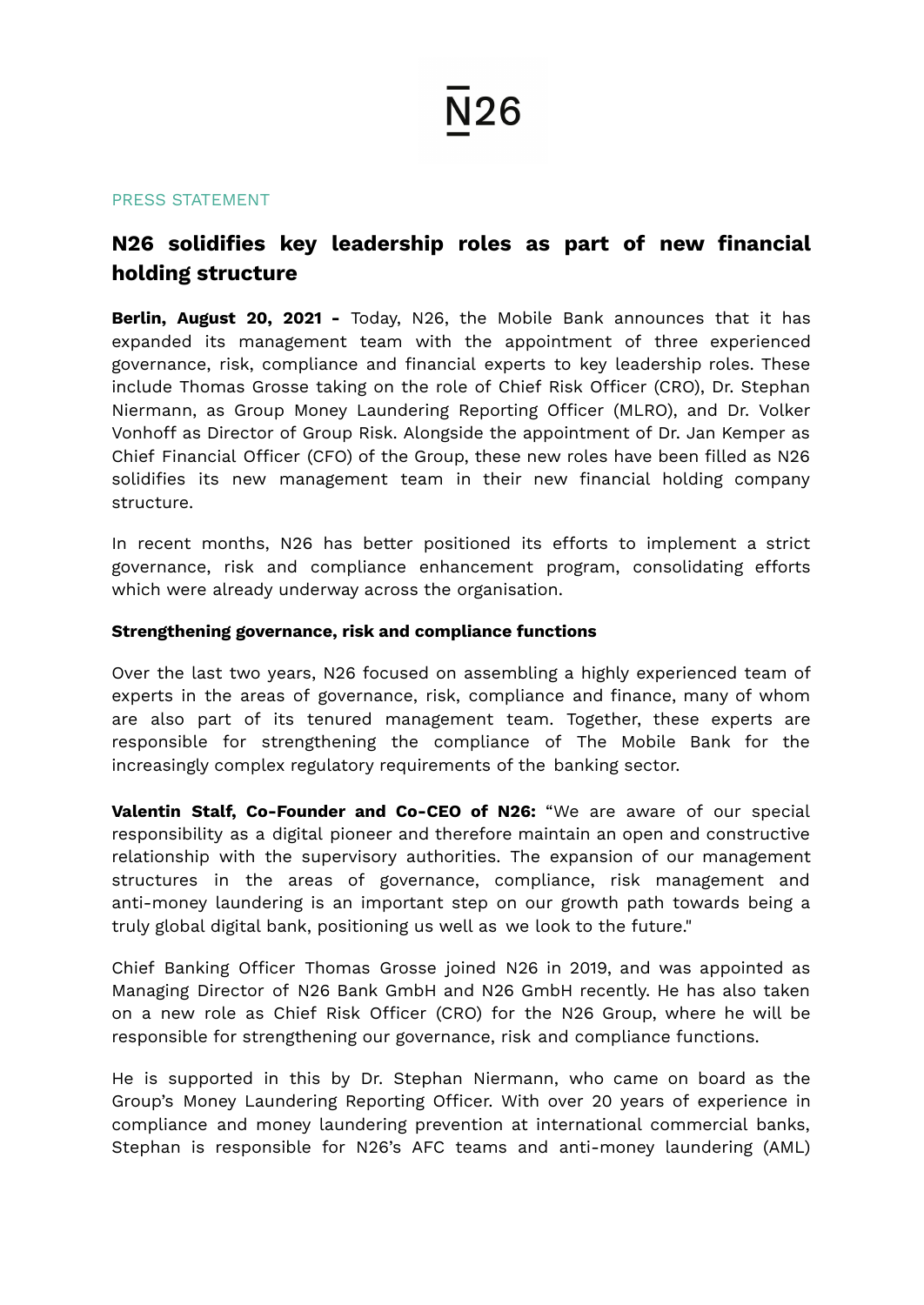### **N26**

systems, developing them based on the latest findings while maintaining a regular exchange with the supervisory authorities.

N26 created the position of Director of Group Risk in our financial holding structure and appointed Dr. Volker Vonhoff to the role, which oversees risk controlling and capital planning (ICAAP), credit risk management and the management of non-financial risks.

Additionally, Dr. Jan Kemper officially started at N26 this July as Chief Financial Officer (CFO) and a Managing Director for the newly created financial holding at a Group level.

N26 has also significantly increased staffing in the areas of governance, compliance, risk management and anti-money laundering. This team has strengthened our approach in each of these arenas with the use of artificial intelligence, advanced algorithms, statistical modelling and machine learning.

### **Deepening cooperation with regulatory authorities**

In 2016, N26 became one of the first digital banks to be granted a German banking license. With its Financial Holding license application now submitted, it is set to become the first fully-regulated fintech in Germany. While being a fully-licensed bank comes with routine regulatory reviews and close collaboration with regulators, N26 has also been deepening the collaboration with supervisory authorities as part of this important transition to a Financial Holding structure.

Today, more than ever, open and frequent cooperation with our regulators is a part of our day-to-day work as we operationalize the requisite regulatory structures required of any Financial Holding company. In Germany, this means that our team members are always in regular contact with the Federal Financial Supervisory Authority (BaFin) and the Deutsche Bundesbank. From regular meetings with the management, to routine audits as one would expect for any financial institution, N26 is always in exchange with these important stakeholders to strengthen its focus on key regulatory topics.

### **Fight against financial crime**

Since the beginning of the pandemic, criminal activity in online commerce has risen sharply. The resulting demands on banks in the fight against crime have also increased. In response to these global challenges, the digital bank has also stepped up measures in the online area of fraud prevention and AML: